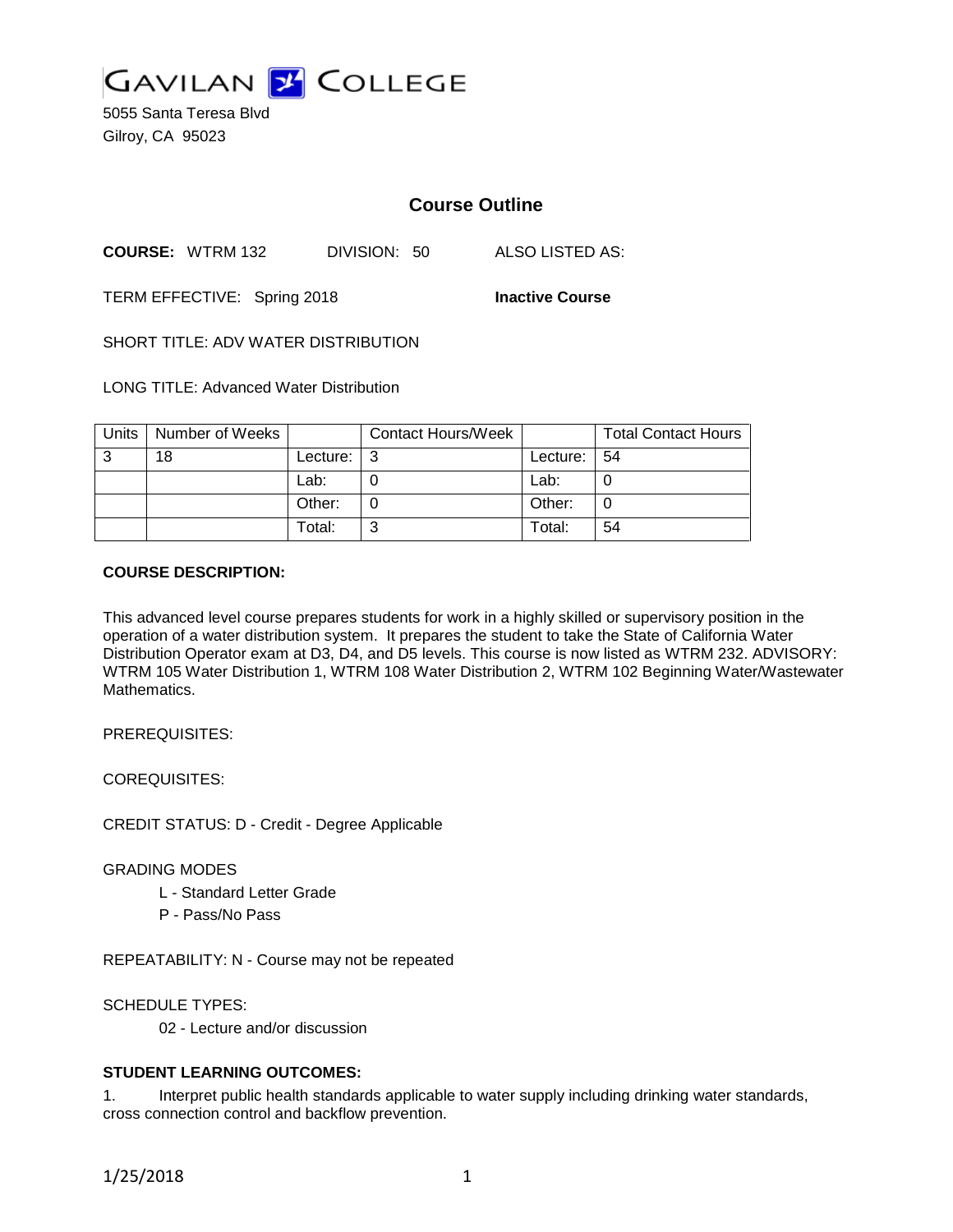Measure: written exam PLO<sup>.</sup> ILO: 7,2 GE-LO: Anticipated Year of Assessment: 2016-17

2. Perform complex mathematical calculations and conversions relating to volumes, flow rates, velocities, pressure, hydrostatic force, chlorine dosage and meter accuracy.

Measure: written exam, homework PLO: ILO: 7,2 GE-LO: Anticipated Year of Assessment: 2016-17

3. Identify the proper methods to select, handle, install, repair, maintain and disinfect pipe; as well as the different types of meters and their applications.

Measure: written exam, homework, discussion PLO: ILO: 7,2,1 GE-LO: Anticipated Year of Assessment: 2016-17

4. Explain pumping operations and assess common pump problems, including control systems and SCADA systems.

Measure: written exam, homework, discussion PLO: ILO: 7,2,1 GE-LO: Anticipated Year of Assessment: 2016-17

5. Demonstrate comprehension of chlorine delivery systems and safe handling of chlorine.

Measure: written exam, homework PLO: ILO: 7,2 GE-LO: Anticipated Year of Assessment: 2016-17

6. Recognize safety hazards, safety regulations and safe work practices including the principles of emergency response planning, operations, hazards and vulnerability assessment of water distributions systems and facilities.

Measure: written exam, homework PLO: ILO: 7,2 GE-LO:

1/25/2018 2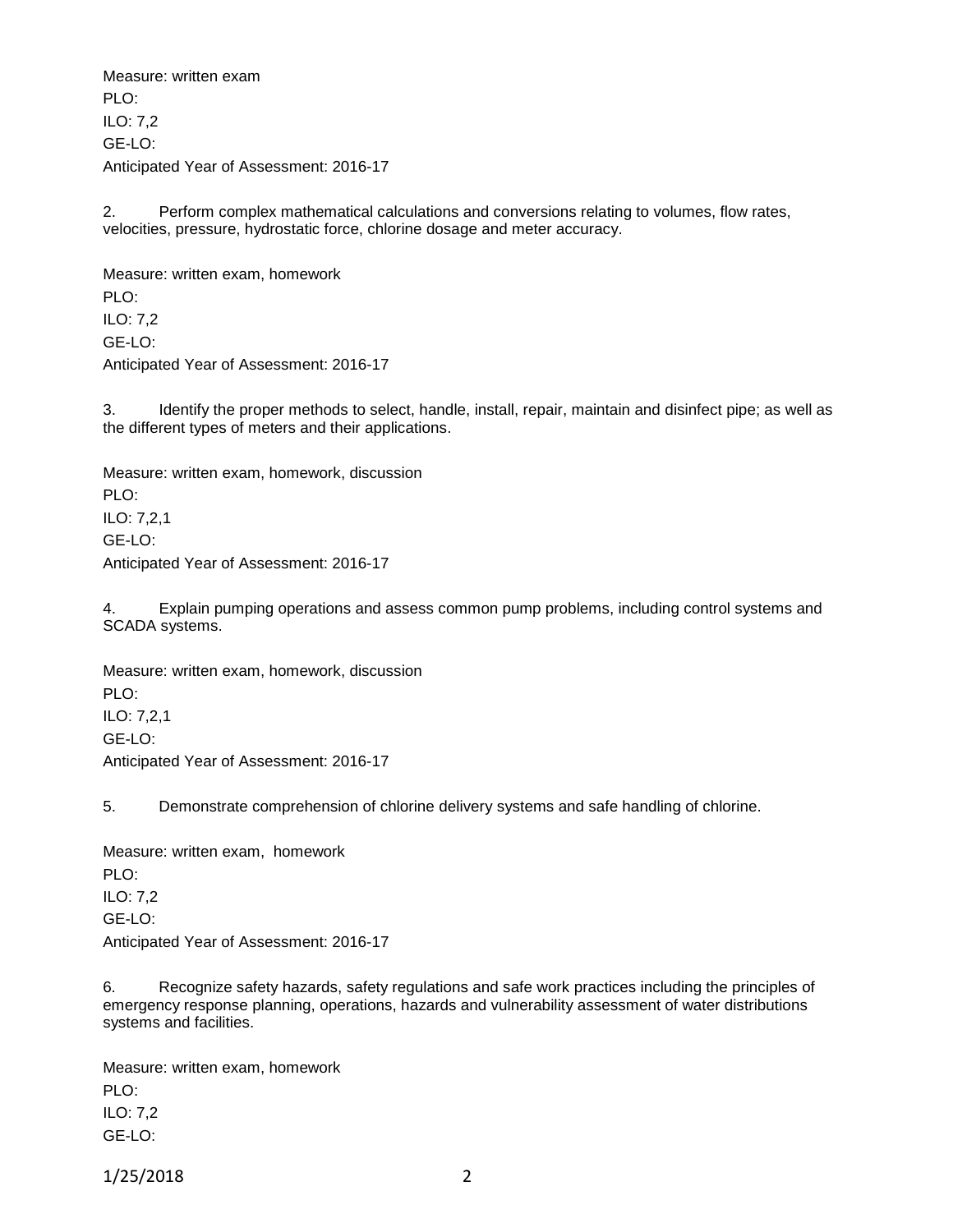# Anticipated Year of Assessment: 2016-17

7. Discuss the principals of management, organization and leadership techniques.

Measure: written exam, discussion

PLO: ILO: 7,2,1 GE-LO: Anticipated Year of Assessment: 2016-17

CONTENT, STUDENT PERFORMANCE OBJECTIVES, OUT-OF-CLASS ASSIGNMENTS Inactive Course: 11/13/2017

3 Hours

Content: Public Health -

In-depth exploration and applications of: public health aspects of water supply; drinking water standards; cross connection control and backflow prevention.

Student Performance Objectives (SPO): Interpret and analyze public health standards applicable to water supply including drinking water standards, cross connection control and backflow prevention.

Out-of-Class Assignments: Read related textbook chapter. Review notes and complete study guide questions.

3 Hours

Content: Sources of Water and Characteristics -

Knowledge and applications of: distinct sources of surface water, groundwater and reclamation product; physical, chemical and biological characteristics of each type.

Student Performance Objectives (SPO): Distinguish and evaluate sources and characteristics of available water and their uses and applications.

Out-of-Class Assignments: Read related textbook chapter. Review notes and complete study guide questions.

3 Hours

Content: Water Production, Storage and Distribution -

Comprehensive water treatment processes and plant operations; storage reservoirs and tanks; distinct types of distribution systems; testing, monitoring and maintaining water quality in distribution systems.

Student Performance Objectives (SPO): Compare and contrast different types of water distribution systems. Interpret and synthesize drinking water public health hazards and water quality standards. Describe in detail testing and monitoring standards and processes and procedures for maintaining water quality in distribution systems.

Out-of-Class Assignments: Read related textbook chapter. Review notes and complete study guide questions. Field trip to the campus' water storage tanks.

6 Hours

Content: Mathematics and Hydraulics -

Advanced calculations and conversions relating to: chemical dosages; hydrostatics; flow rates, volumes and measurements; pump rates, head and efficiency.

Student Performance Objectives (SPO): Formulate and perform higher order mathematical calculations and conversions relating to water flow, pressure, volume, velocity, force, chlorine dosage and meter accuracy. Perform mathematical problems relating to the ability to calculate: the cost of water production, the cost of pumping water, estimating future water needs, the hydraulic gradient, water production costs, a water loss rate and annual expenditures.

Out-of-Class Assignments: Read related textbook chapter. Review notes and complete take home math problem sets.

3 Hours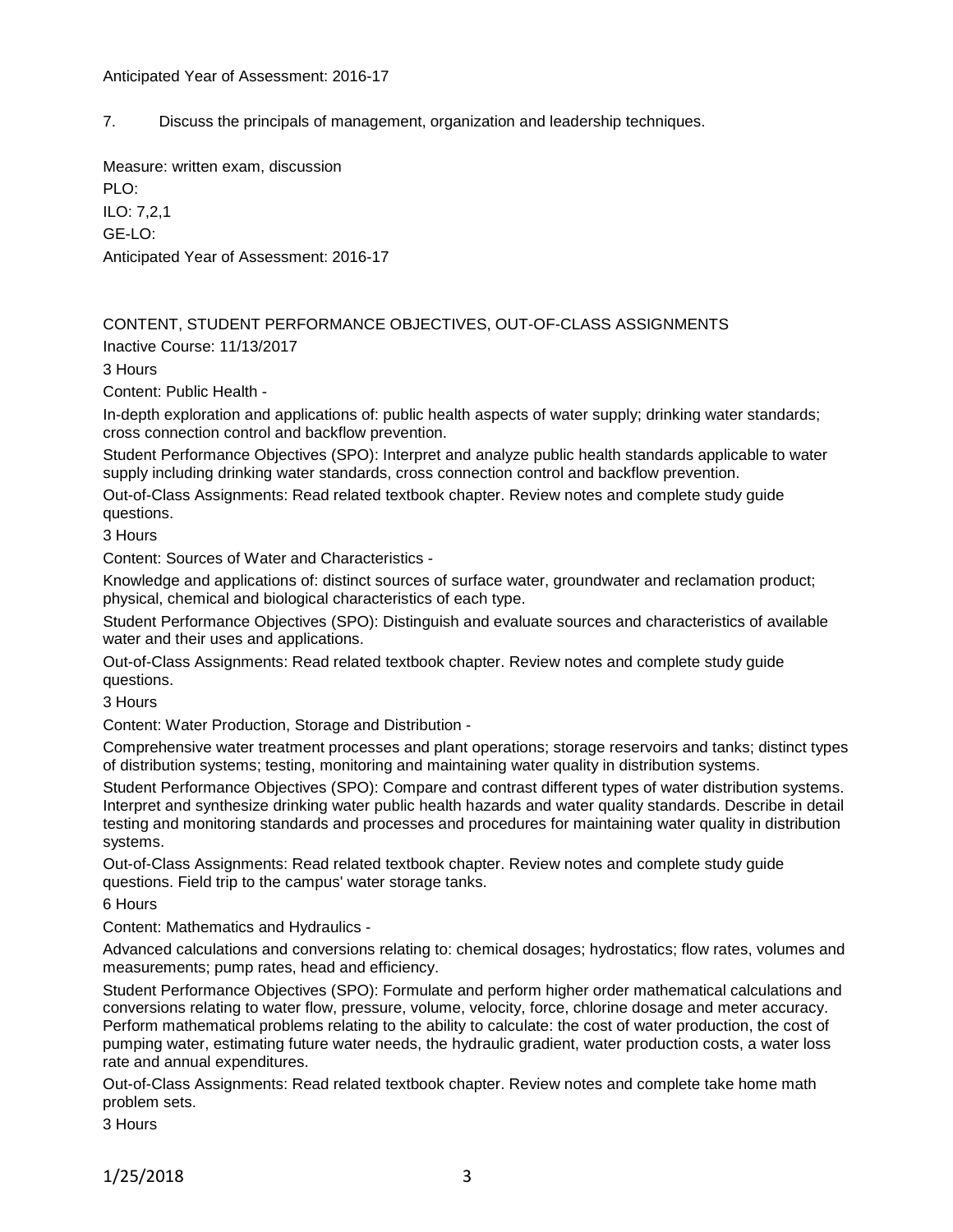Content: Disinfection -

Advanced knowledge and applications of: chlorine properties and use; chlorine reactions with various compounds; chlorine safety; breakpoint chlorination; disinfectants other than chlorine.

Student Performance Objectives (SPO): Identify and assess the proper method to disinfect pipe. Analyze and evaluate the mechanics and operations of chlorine delivery systems and safely perform chlorine related procedures. Explain how to properly collect water samples from water distribution systems and test for chlorine residual.

Out-of-Class Assignments: Read related textbook chapter. Review notes and complete study guide questions.

3 Hours

Content: Pipelines -

Pipeline concepts and principles: construction and materials; installation, protection and maintenance; applications and uses.

Student Performance Objectives (SPO): Identify and assess the proper method to handle, install, repair and maintain pipe. Assess factors considered in the selection of pipe.

Out-of-Class Assignments: Read related textbook chapter. Review notes and complete study guide questions.

3 Hours

Content: Pipeline Appurtenances -

Specific types of valves - blow-offs and air valves; applications for installation and maintenance; purposes and functions.

Student Performance Objectives (SPO): State the uses of water utility valves. Identify the various types of valves and describe their purpose. Discuss the importance of maintaining accurate valve records.

Out-of-Class Assignments: Read related textbook chapter. Review notes and complete study guide questions. Explore the campus and investigate the various types of valves/valve assembly systems utilized. Come prepared to discuss your findings with the class.

3 Hours

Content: Meters and Services -

Specific types of meters and materials; methods and practices in installation; maintenance and uses.

Student Performance Objectives (SPO): Assess factors considered in the selection of pipe including the ability to read meters and calculate their accuracy. Name the different types of meters and explain their practical applications.

Out-of-Class Assignments: Read related textbook chapter. Review notes and complete study guide questions. Determine the type of meter that is on your personal water service and come prepared to discuss with the class.

3 Hours

Content: Pumps and Motors -

Advanced pumping terminology, pumping principles, types and uses of pumps; applied interpretation of pump curves, motors, voltage power and efficiency; installation and maintenance.

Student Performance Objectives (SPO): Formulate pump functions and operations. Identify and assess pump problems. Adjust and repack packing glands. Perform routine maintenance of pumps and motors.

Out-of-Class Assignments: Read related textbook chapter. Review notes and complete study guide questions. Field trip to a local pump station. Write a 1-2 page paper on your experience.

3 Hours

Content: Electrical/Instrumentation -

Advanced terminology, types of control systems, sensing and sampling devices; specific types of electronic signals, readout devices and remote control systems; SCADA systems, signal transmission and calibration; data transmission methods and systems.

Student Performance Objectives (SPO): Utilize advanced electrical terms. Evaluate control circuits, sensing equipment and SCADA systems. Discuss data transmission methods and systems.

Out-of-Class Assignments: Read related textbook chapter. Review notes and complete study guide questions.

3 Hours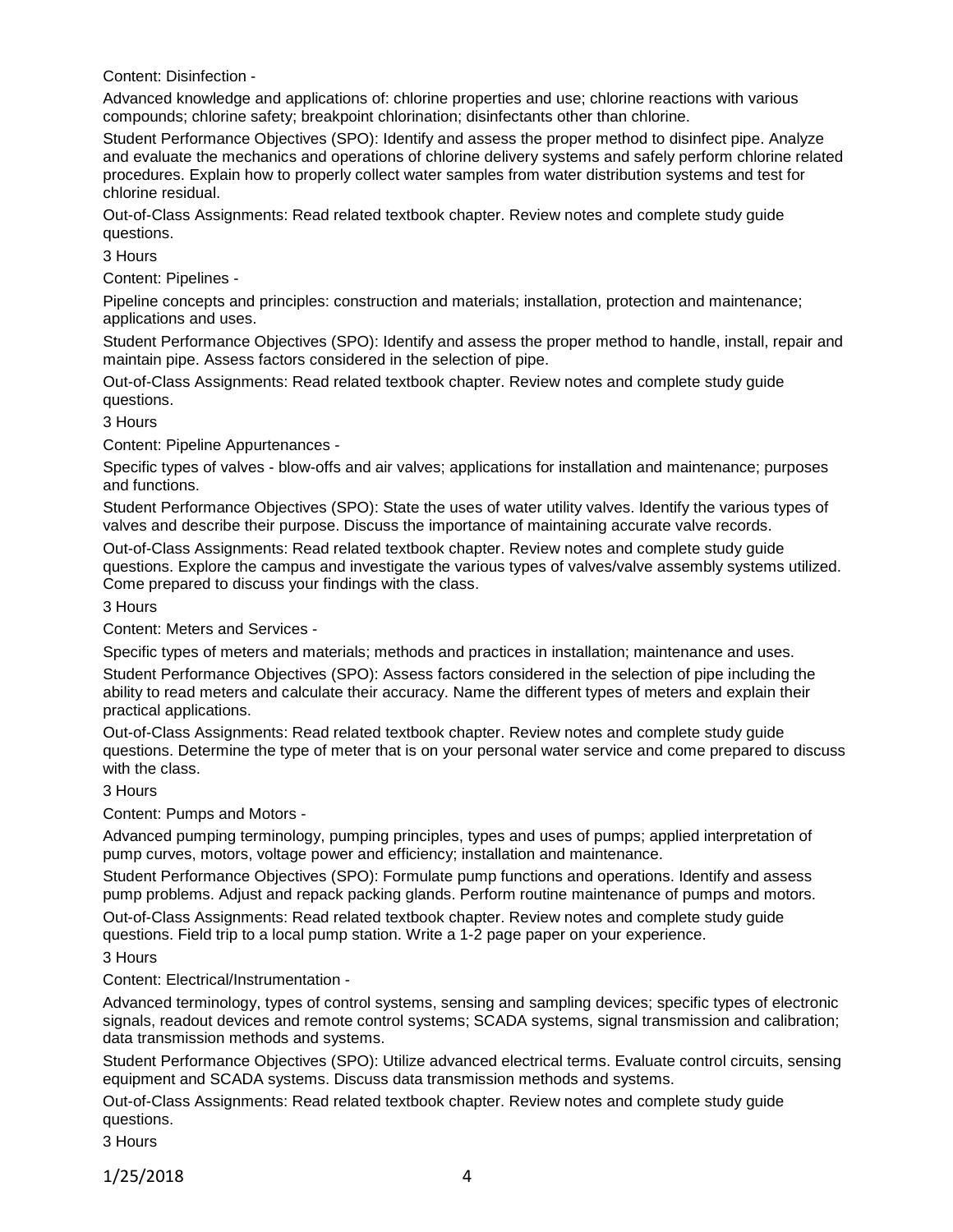Content: Safety -

Applied principles of trenching and shoring, pipe construction, working in confined spaces and working around construction equipment; familiarity with safety regulations - SDS documentation (HazCom Regulations), OSHA regulations.

Student Performance Objectives (SPO): Conduct any required demonstration work safely by adhering to safety regulations and safe work practices. Explain the OSHA reporting requirements. Develop a safety plan.

Out-of-Class Assignments: Read related textbook chapter. Review notes and complete study guide questions. Put together a sample safety plan.

3 Hours

Content: Maps, Drawings and Records -

Synthesis, analysis and interpretation of commonly used symbols, conventions and terminology used with various types of maps and construction drawings; recordkeeping of as-built drawings, map ties, water production and maintenance records.

Student Performance Objectives (SPO): Interpret and analyze complex water distribution system maps, drawings, records and as-built drawings. Develop, maintain and interpret accurate water production and maintenance records. Explain the reason for maintaining thorough records.

Out-of-Class Assignments: Read related textbook chapter. Review notes and complete study guide questions. Prepare an as-built.

3 Hours

Content: Water System Operations -

Daily operating procedures, monitoring process information, regulation of flows; chemical use and handling operating records and reports; emergency conditions and procedures.

Student Performance Objectives (SPO): Name the types of water systems. List the common elements associated with water supply systems. Discuss the two major objectives for drinking water distribution systems - maintaining water quality and maintaining adequate pressure/flow. Discuss the safety precautions for system operation and maintenance work.

Out-of-Class Assignments: Read related textbook chapter. Review notes and complete study guide questions.

3 Hours

Content: Management and Leadership Skills -

General principals of organization; administration; communication and leadership.

Student Performance Objectives (SPO): Discuss the general principles of management, organization and leadership techniques as they relate to the water/wastewater industry.

Out-of-Class Assignments: Read related textbook chapter. Review notes and complete study guide questions.

3 Hours

Content: Emergency Response Planning and Operations -

General principles of hazard assessment and vulnerability analysis; Standardized Emergency Management System (SEMS).

Student Performance Objectives (SPO): Explain the general principles of emergency response planning and operations and the hazard and vulnerability assessment of water distributions systems and facilities. Describe SEMS.

Out-of-Class Assignments: Read related textbook chapter. Review notes and complete study guide questions. Interview a water utility management staff member about their emergency response plan and come prepared to discuss the information in class.

4 Hours

Content: Public Relations -

Assessment and response to water quality complaints; interpretation and evaluation of water quality standards violations; communications and dealing with the media; standards for public notification and dealing with the public.

Review the Water Distribution Exams Expected Range of Knowledge, the application process and the type of exam questions.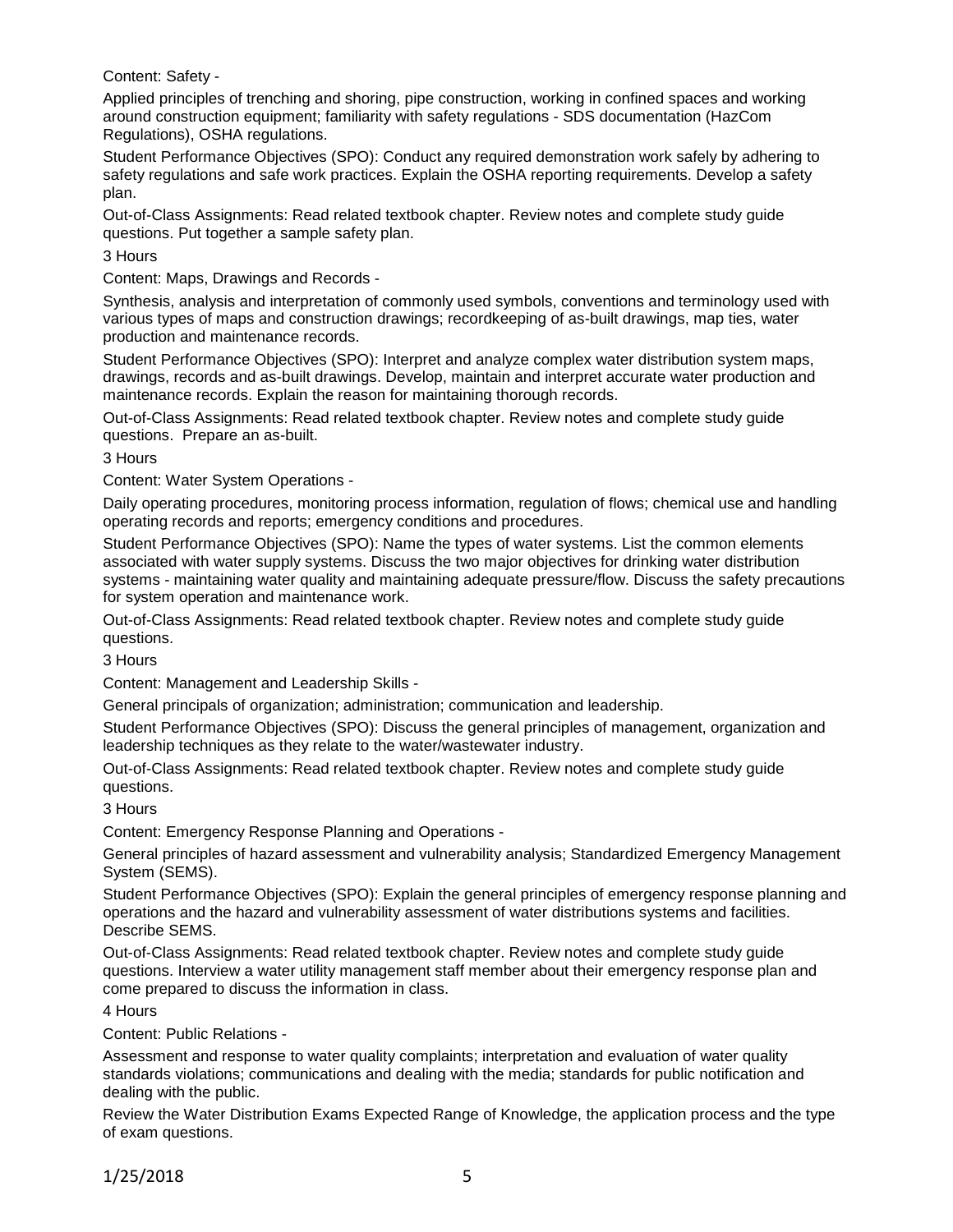Student Performance Objectives (SPO): State the role of public relations as it relates to the water industry and the role of water distribution personnel. Discuss the application process for the water distribution exams.

Out-of-Class Assignments: Read related textbook chapter. Review notes and complete study guide questions. Complete sample water distribution exams for Grade D3, D4 and D5. 2 HoursFinal

#### **METHODS OF INSTRUCTION:**

lecture, discussion, multimedia presentations, guest speakers, field trips

#### **METHODS OF EVALUATION:**

Category 1 - The types of writing assignments required: Percent range of total grade: 10 % to 20 % Written Homework

Category 2 - The problem-solving assignments required: Percent range of total grade: 20 % to 40 % Homework Problems **Quizzes** 

Category 3 - The types of skill demonstrations required: Percent range of total grade: 10 % to 20 % Performance Exams

Category 4 - The types of objective examinations used in the course: Percent range of total grade: 40 % to 60 % Multiple Choice Other: Math - Show Work

#### **REPRESENTATIVE TEXTBOOKS:**

Required: Editor: Mays, Larry W.. Water Transmission and Distribution (Fourth Edition). Denver, CO: American Water Works Association: 2010. Or other appropriate college level text. Reading level of text, Grade: 12th Verified by: MS Word

# **ARTICULATION and CERTIFICATE INFORMATION**

Associate Degree: CSU GE: IGETC: CSU TRANSFER: Transferable CSU, effective 201670 UC TRANSFER: Not Transferable

SUPPLEMENTAL DATA: Basic Skills: N

1/25/2018 6